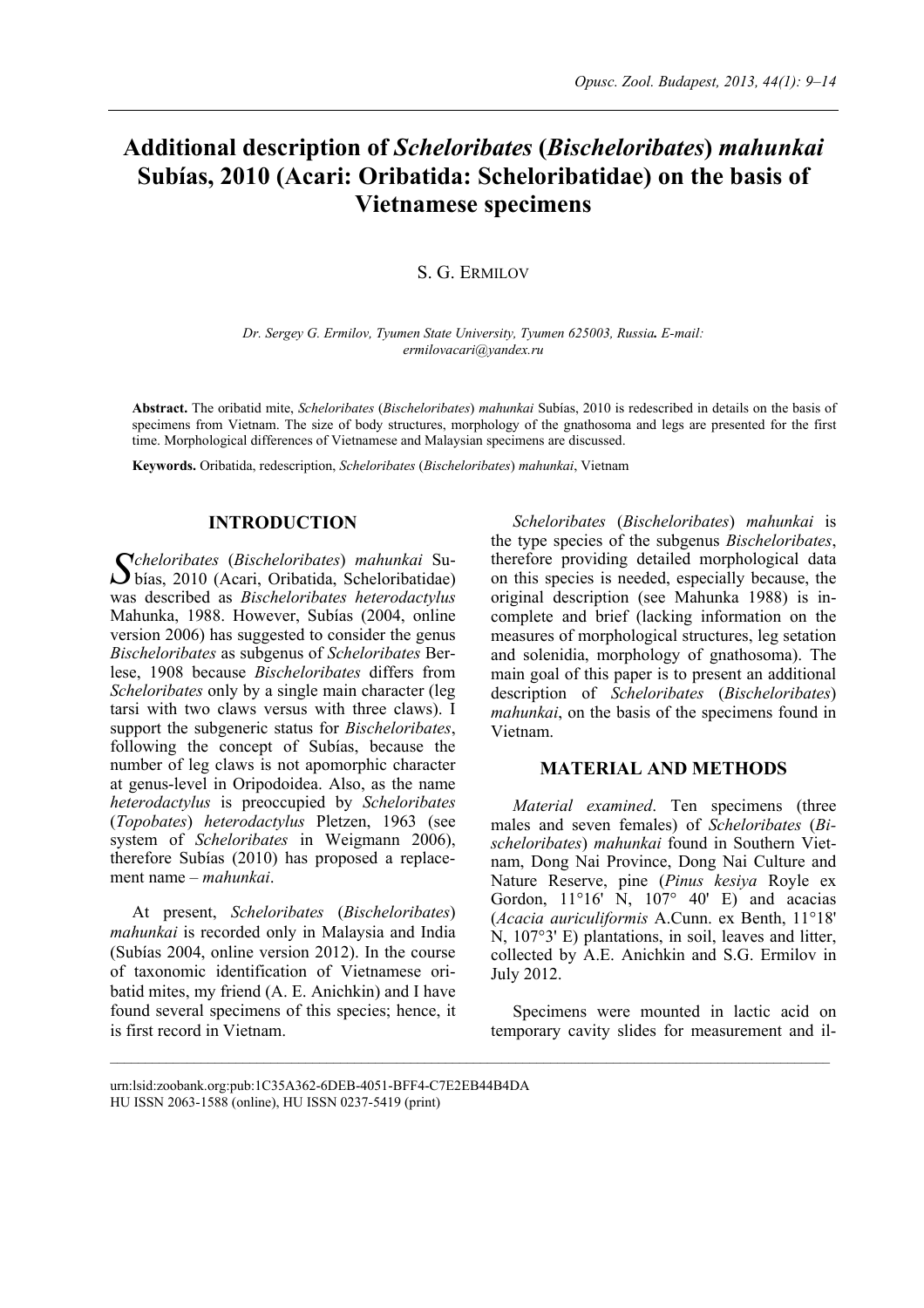lustration. All body measurements are presented in micrometers. Body length was measured in lateral view, from the tip of the rostrum to the posterior edge of the ventral plate, to avoid discrepancies caused by different degrees of notogastral distortion. Notogastral width refers to the maximum width in dorsal aspect. Lengths of body setae were measured in lateral aspect. Formulae for leg setation (famulus included) are given in parentheses according to the sequence trochanter– femur–genu–tibia–tarsus. Formulae for leg solenidia are given in square brackets according to the sequence genu–tibia–tarsus.

The general morphological terminology used in the description follows that summarized by Coetzer (1967–1968) and Norton & Behan-Pelletier (2009).

# **TAXONOMY**

#### *Scheloribates* **(***Bischeloribates***)** *mahunkai* **Subías, 2010**

#### (Figures 1–17)

*Scheloribates (Bischeloribates) mahunkai* Subias, 2010: 38, nom. nov. pro *Scheloribates heterodactylus* Mahunka, 1988 non *Scheloribates (Topobates) heterodactylus* (Pletzen, 1963)

*Diagnosis*. Body size 365–431 × 232–249. Rostrum rounded. Translamellar line present, interrupted medially. Prolamellar lines complete or incomplete. Rostral, lamellar and interlamellar setae long, setiform, barbed. Sensilli long, clavate, with barbed head. Four pairs of short notogastral setae  $(h_1, p_1-p_3)$  present; the other setae represented only by alveoli. Sacculi *Sa* with elongate openings, *S1*, *S2* and *S3* with rounded openings. Anogenital setae short and smooth.

*Measurements*. Ten specimens: body length 365–431 (mean 403); notogaster width without pteromorphs 232–249 (mean 242).

*Integument* (Figs. 1–5). Body light brown. Body surface smooth. Lateral surfaces of prodorsum microgranulate (diameter of granules less than 1).

Epimeres IV with muscle sigillae. Circumgastric band of sigillae weakly visible.

*Prodorsum* (Figs. 1, 3, 4, 6, 7). Rostrum rounded, weakly protruding in dorsal view. Lamellae equal approximately to half of prodorsum. Translamellar line present, interrupted medially. Prolamellar lines complete (in nine specimens) or incomplete, only its basal part developed (in one specimen). Sublamellar lines long and thin. Sublamellar porose areas (*Al*) small and rounded (4– 6). Keel-shaped chitinized ridges (*kf*) distinct. Rostral (*ro*, 53–61), lamellar (*le*, 73–86) and interlamellar (*in*, 73–86) setae setiform, barbed. Sensilli (*ss*, 57–65) with long (32–41) stalk and shorter (20–24), barbed and distally rounded head. Exobothridial setae (*ex*, 12–24) setiform, thin and indistinctly barbed.

*Notogaster* (Figs. 1, 3, 4, 5). Anterior margin convex medially. Dorsophragmata (*D*) small and rounded. Four pairs of short, thin and smooth notogastral setae  $(h_1, p_1-p_3)$  present; other six pairs (rarely seven, including also  $h_1$ ) represented only by alveoli. Sacculi *Sa* with elongate openings, *S1*, *S2* and *S3* small, with rounded openings. Lyrifissures *ia* inconspicuous; *im*, *ip*, *ih* and *ips* developed in typical arrangement for *Scheloribates*. Opisthonotal gland openings (*gla*) located posteriorly to *im* and laterally to *S1*.

*Gnathosoma* (Figs. 8–10). Subcapitulum longer than wide (86–94  $\times$  49–57). Subcapitular setae setiform and slightly barbed; *h* and *a* (both 16–20) longer than *m* (8–12). Two pairs of adoral setae  $(or<sub>1</sub>, or<sub>2</sub>, 6–8)$  thickened, barbed and hook-like distally. Palps  $(53-57)$  with setation  $0-2-1-3 9(+\omega)$ . Solenidion thickened, blunt-ended, attached with eupathidium *acm*. Chelicerae (94–98) with two setiform and barbed setae; *cha* (24–28) longer than *chb* (16–20). Trägårdh's organ (Tg) distinct.

*Epimeral and lateral podosomal regions* (Figs. 1–4, 11). Epimeral setal formula 3–1–3–3. Setae setiform and slightly barbed; *1a*, *2a*, *3a*, *4b* (6–12) shorter than others (16–20). Pedotecta I (Pd I) convex, pedotecta II (Pd II) rectangular and weakly concave distally. Discidia (*dis*) rounded distally. Circumpedal carinae (*cp*) distinct.

*Anogenital region* (Figs. 2, 3, 12, 13). Four pairs of genital  $(g_1-g_4, 4-8)$ , one pair of aggenital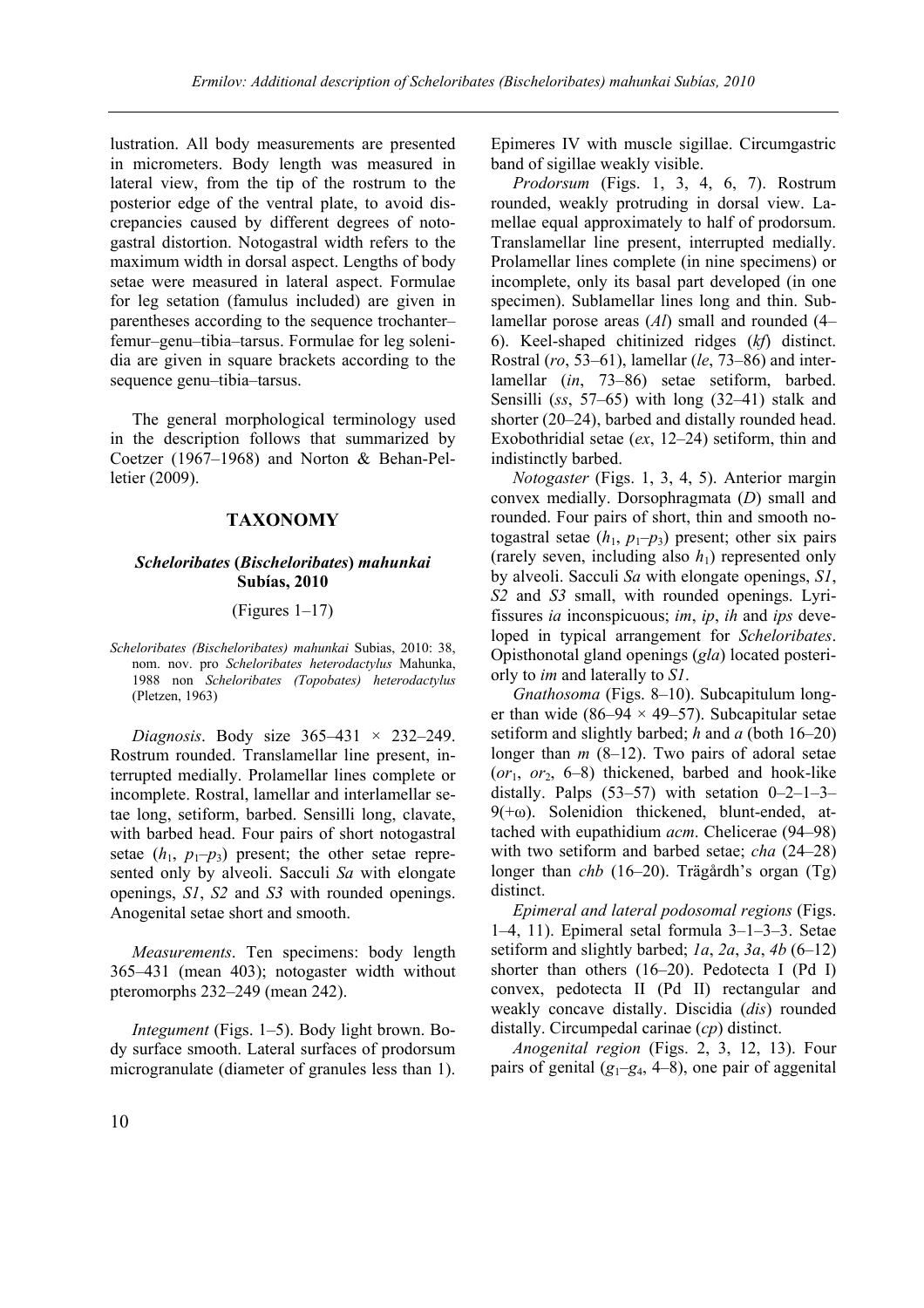

**Figures 1–3**. *Scheloribates (Bischeloribates) mahunkai* Subías, 2010. 1 = Dorsal view of body, 2 = ventral view of body (gnathosoma and legs not shown),  $3 =$  lateral view of body (gnathosoma, epimeral setae, leg I and distal parts of legs II–IV not shown). Scale bar 100 µm.

**Table 1.** Leg setation and solenidia of *Scheloribates (Bischeloribates) mahunkai* Subías, 2010

| Leg | Frochanter   | Femur                                   | Genu                    | Tibia                                           | Tarsus                                                                   |
|-----|--------------|-----------------------------------------|-------------------------|-------------------------------------------------|--------------------------------------------------------------------------|
|     | $\mathbf{v}$ | d, (l), bv'', v''                       | $(l)$ , $v'$ , $\sigma$ | ( <i>l</i> ), $(v)$ , $\varphi_1$ , $\varphi_2$ | (ft), (tc), (it), (p), (u), (a), s, (pv),<br>$v', e, \omega_1, \omega_2$ |
| П   |              | d, $l'_{1}$ , $l'_{2}$ , $bv''$ , $v''$ | $(l)$ , $v'$ , $\sigma$ | ( <i>l</i> ), $(v)$ , $\varphi$                 | (ft), (tc), (it), (p), (u), (a), s, (pv),<br>$\omega_1$ , $\omega_2$     |
| Ш   | !'. ν'       | d, l', ev'                              | $l'$ , $\sigma$         | $(\iota, (\nu), \varphi)$                       | (ft), (tc), (it), (p), (u), (a), s, (pv)                                 |
| IV  |              | $d.$ ev'                                | d, I'                   | $l'$ , $(v)$ , $\varphi$                        | ft'', (tc), (p), (u), (a), s, (pv)                                       |

Roman letters refer to normal setae (*e* – famulus), Greek letters refer to solenidia. One apostrophe (') marks setae on anterior and double apostrophe (") setae on posterior side of the given leg segment. Parentheses refer to a pair of setae.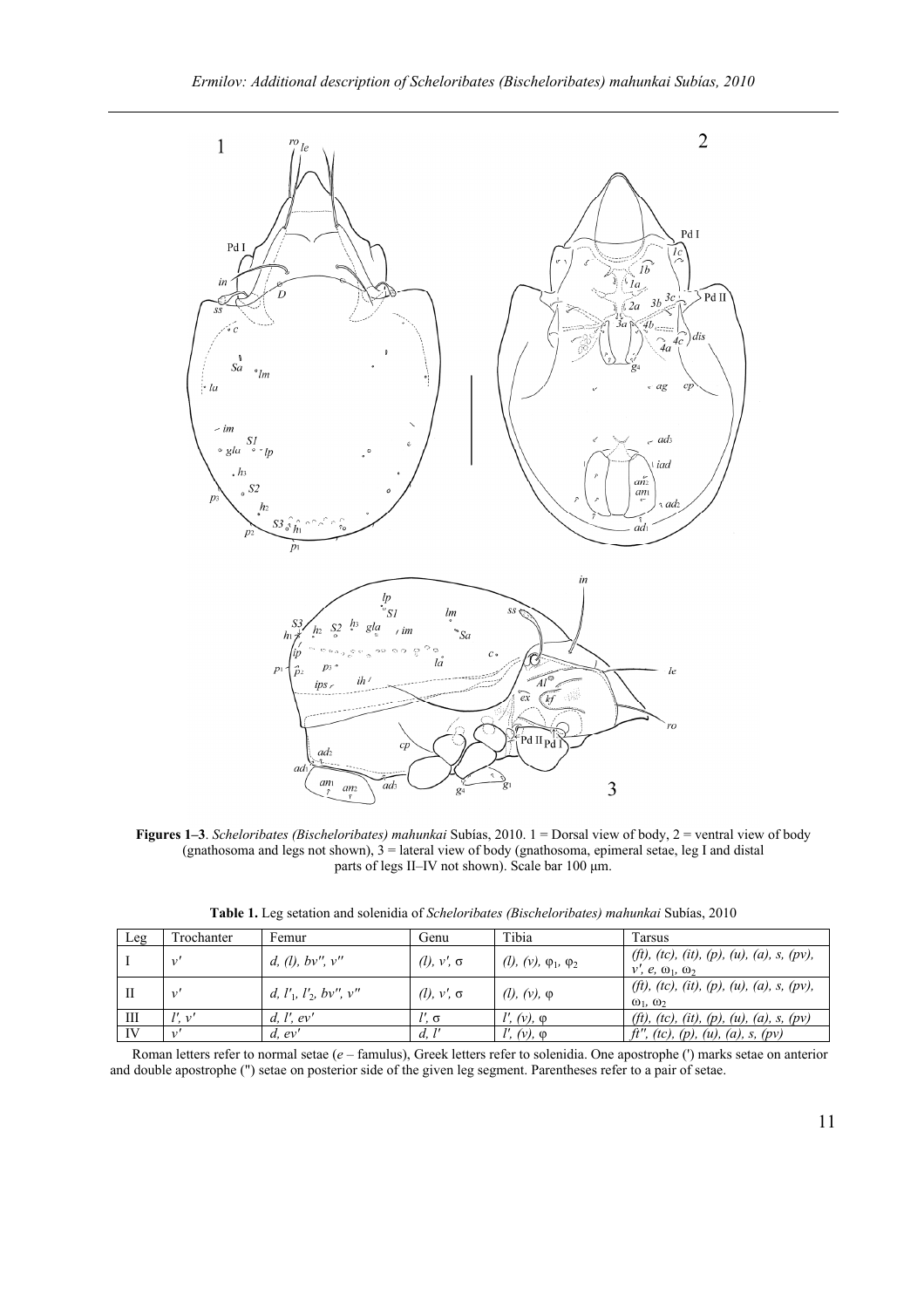

**Figures 4–10**. *Scheloribates* (*Bischeloribates*) *mahunkai* Subías, 2010. 4 = Lateral view of prodorsum (specimen with incomplete prolamellar line) and anterior part of notogaster (gnathosoma, epimeral setae, leg I and distal part of leg II not shown),  $5 =$  posterior view of notogaster,  $6 =$  rostral seta,  $7 =$  sensillus,  $8 =$  subcapitulum, ventral view of left half, 9 = palptarsus, 10 = chelicera, anterior part. Scale bars (4, 5) 50 µm, (6, 7, 9, 10) 10 µm, (8) 20 µm.

 $(ag, 4-8)$ , two pairs of anal  $(an_1, an_2, 6-10)$  and three pairs of adanal  $(ad_1-ad_3, 6-10)$  setae setiform, thin and smooth. Lyrifissures *iad* short, located anteriorly to the level insertions of *an*2.

*Legs* (Figs. 14–17). Both claws smooth. Formulae of leg setation and solenidia: I (1–5–3–4– 17) [1–2–2], II (1–5–3–4–15) [1–1–2], III (2–3–  $1-3-15$ )  $[1-1-0]$ , IV  $(1-2-2-3-12)$   $[0-1-0]$ ; homology of setae and solenidia indicated in

Table 1. Famulus (*e*) short, straight, blunt-ended. Solenidia  $ω_2$  on tarsi I,  $ω_1$  and  $ω_2$  on tarsi II,  $σ$  on genua III setiform, thickened and blunt-ended; other solenidia thinner ( $\varphi_1$  on tibiae I longest).

*Remarks*. The present Vietnamese specimens of *Scheloribates* (*Bischeloribates*) *mahunkai* are morphologically and in general appearance similar to the Malaysian specimens (see the original description of Mahunka (1988), but there are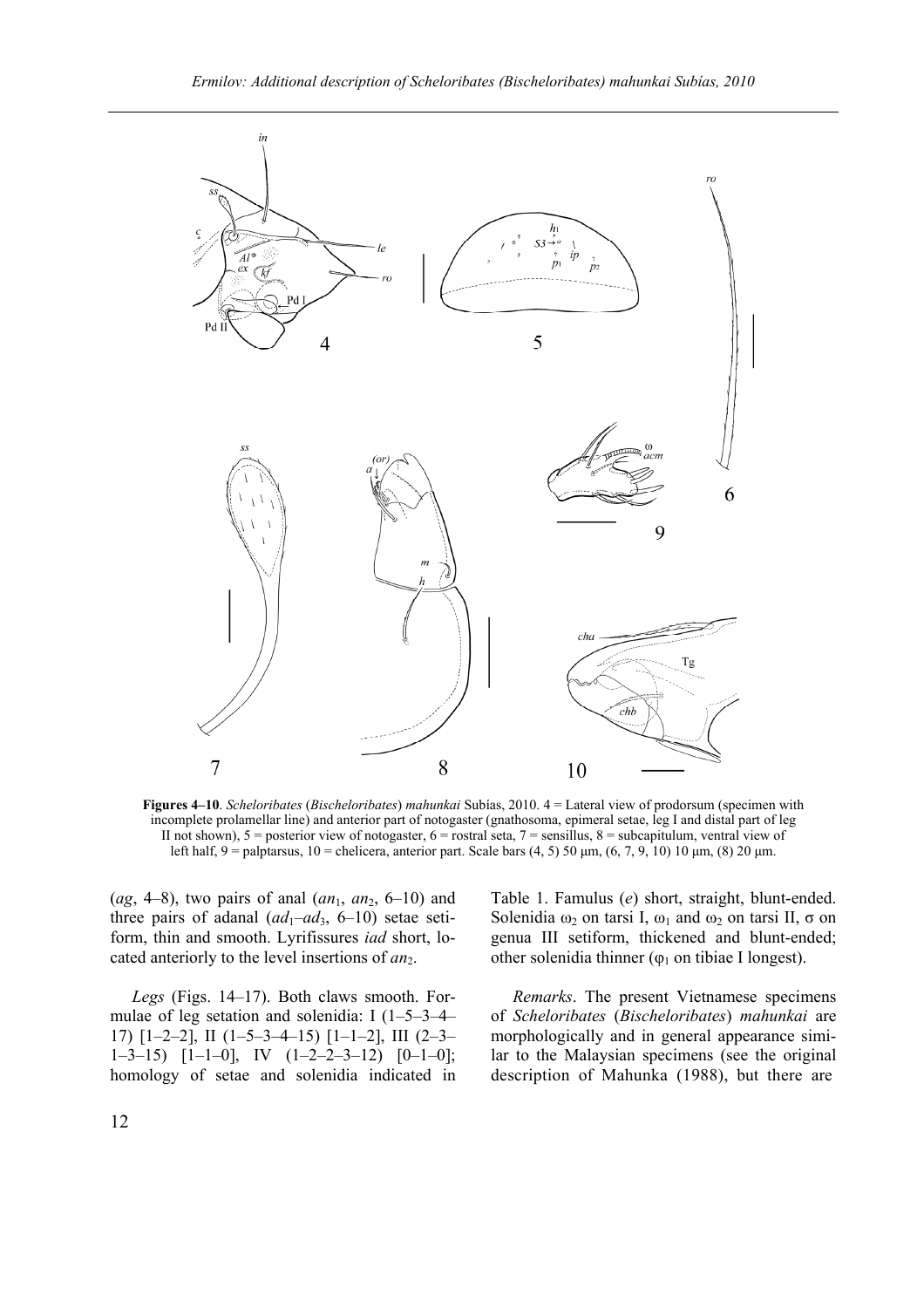slight differences as well; i.e. body size (365–431  $\times$  232–249 in Vietnamese specimens versus 282–  $302 \times 188 - 213$  in Malaysian specimens), development of prolamellar lines (well developed, complete, exception – incomplete in Vietnamese specimens versus only its basal part developed in Malaysian specimens). I believe these differences represent intraspecific (perhaps geographical) va

riability, and it should be indicated in any future diagnosis of *Scheloribates* (*Bischeloribates*) *mahunkai*.

**Acknowledgements –** I am very grateful to Dr. Alexander E. Anichkin (Institute of Ecology and Evolution, Russian Academy of Sciences, Moscow, Russia) for help in gathering the oribatid mite material. I am also grateful to the two anonymous reviewers for the valuable comments on an earlier version of this MS.

17



**Figures 11–17**. *Scheloribates* (*Bischeloribates*) *mahunkai* Subías, 2010. 11 = Pedotectum II, discidium and epimeral setae *3c*, *4c* in dissected specimen,  $12 = \text{left}$  genital plate and epimeral setae  $3a$ ,  $4b$ ,  $13 = \text{left}$  anal plate, adanal lyrifissures and adanal setae, 14 = tarsus and anterior part of tibia of leg I (right, antiaxial view), 15 = femur of leg II (left, antiaxial view), 16 = genu of leg III (right, antiaxial view), 17 = trochanter, femur and genu of leg IV (right, antiaxial view). Scale bars (11, 14–17) 20 µm, (12, 13) 10 µm.

16

13